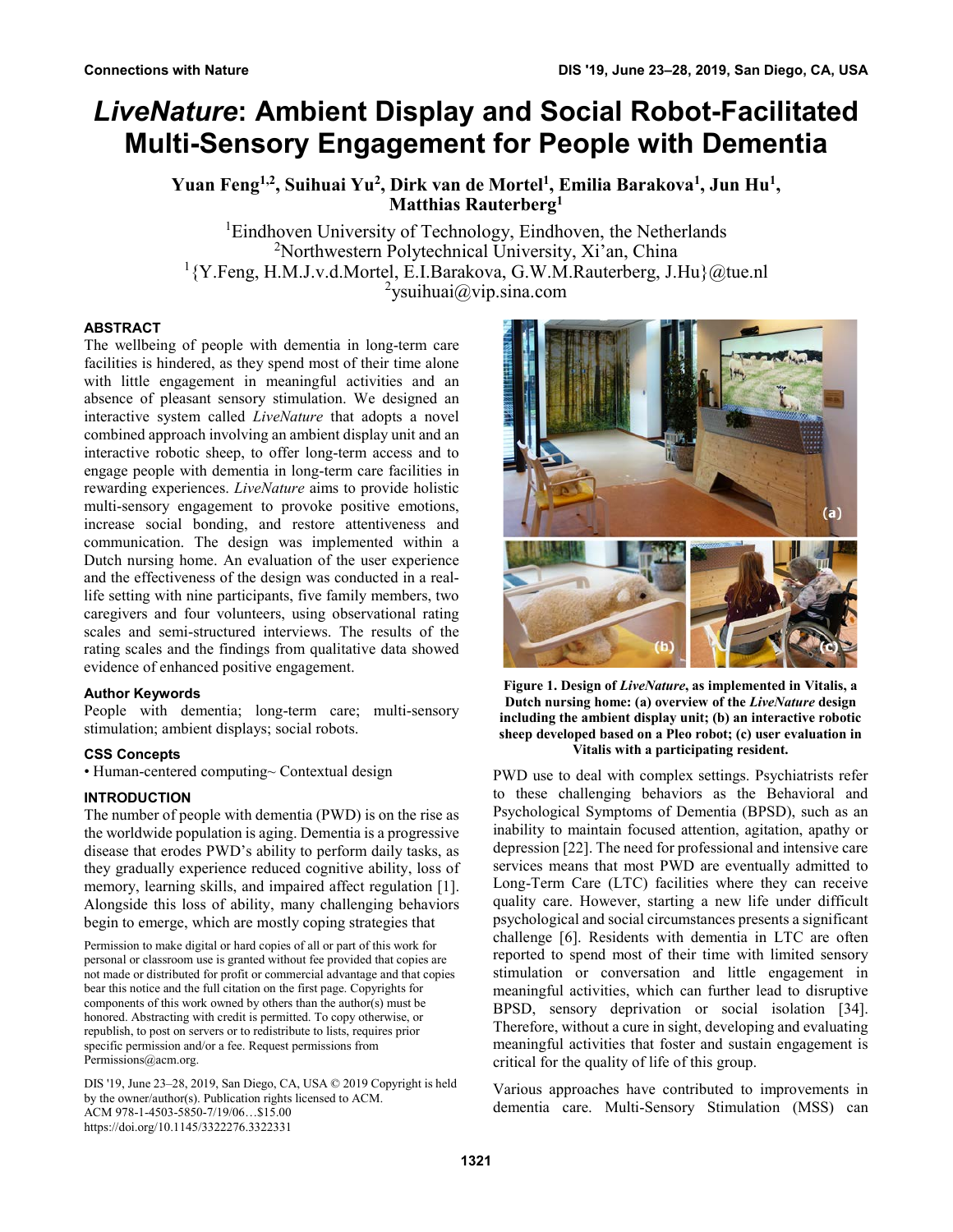provide stimulation of the senses without the need for high cognitive load, and is suitable for people at any stage of dementia. MSS has been widely studied and proven to improve functional performance and reduce the frequency of BPSD [\[3\].](#page-10-3) The ambient displays provide ongoing displayed information that naturally blends into the environment [\[4\],](#page-10-4) and therefore enables continued access to users. This is ideal for use in public/shared spaces. Moreover, social robots are designed to provide companionship and to promote therapeutic interaction by encouraging people to engage and interact in activity similar to pet therapy [\[41\].](#page-11-1) However, the use of a single approach often has limitations such as a lack of active engagement, an inability to provide holistic sensory stimulations, or being challenging to put into practice [\[27,](#page-11-2) [47\].](#page-11-3) There are a few design researches or practices that combine the benefits of these approaches, therefore, we aim to integrate approaches so that they can offer synergy and holistic experience through multiple interaction possibilities.

In this paper, we propose an interactive system design called *LiveNature* that combines an ambient display unit with an interactive robotic sheep (IRS) to engage PWD living in LTC facilities in a holistic "living in nature" experience. The design was implemented in a Dutch nursing home (Vitalis, Eindhoven, the Netherlands) through a large display-based installation (see Figure 1a) and a Pleo robot-based IRS (see Figure 1b). *LiveNature* aims to provide multi-sensory engagement to provoke positive emotions, increase social bonding, and restore attentiveness and communication. An iterative design process towards the final design of *LiveNatur*e was adopted, with co-creation involving all stakeholders. An evaluation study of the user experience and design effectiveness was conducted with nine participants, five family members, two caregivers and four volunteers, using observational rating scales (Observational Measurement of Engagement (OME) and the Observed Emotion Rating Scale (OERS)) and semi-structured interviews. The main contributions of this work are as follows: (1) a novel combined approach (an ambient display and a social robot) that offers long-term access and an effective design solution for engaging and stimulating residents with dementia in LTC; (2) a use context through *LiveNature* for facilitation of the social robot use, and (3) a working system implemented in a real-life setting with a user study and evaluation. Connections with the third of the state of the state of the state of the state of the state of the state of the state of the state of the state of the state of the state of the state of the state of the state of the state

### **RELATED WORK**

In order to provide suitable stimulation and to engage PWD in meaningful activities, the following approaches were used to guide the design to suit individual abilities in the context of LTC.

### **Multi-sensory Stimulation for People with Dementia**

Deterioration in the senses is expected as part of the aging process. The risk of sensory deprivation for seniors with dementia is even higher, due to the neuronal losses caused by the disease. The shift towards an unstimulated or wrongly stimulated LTC environment makes the situation even worse, resulting in normal stimuli becoming confusing and consequently leading to BPSD [6]. To address this, the MSS (or Snoezelen) method was proposed, and this has become increasingly popular in dementia care. It aims to help stimulate the remaining functions and maintain cognitive abilities by stimulating multiple senses. MSS offers an alternative approach than cognitive-oriented activities to cope with a diminished learning ability. As this approach does not need complex reasoning, it allows a broader range of users to benefit from these stimulating activities. The typical application of MSS is the Multi-Sensory Environment (MSE) [19], in which visual projections, soundscapes, light or tactile materials are commonly available for self-exploration by users. Empirical evidence from research has confirmed that MSE can enhance feelings of comfort, support communication, and maximize a person's potential to focus [3]. However, despite all of these advantages, MSE treats PWD as recipients, and passively engages them with little involvement from social or communication aspects. It has been reported that many existing MSE seems to fail to address the specific user needs due to inadequate design and poor facilitation resulting in such spaces being underused [19]. Researchers and designers therefore need a proactive strategy to actively engage PWD in MSS sessions using properly designed artifacts and facilities.

#### **Ambient Displays for People with Dementia**

Ambient displays as a subset of peripheral displays provide continuing displayed information that can be monitored by users without requiring their focused attention [4]. We encounter many cases of peripheral monitoring of information in daily life, such as checking clocks and windows. These displays sit at the periphery of attention and provide relevant information such as the time or weather. Ambient displays as enhanced computational artifacts can easily blend into the environment, offering a natural method of interaction [30]. They provide continued access to users, are available to a broad audience, and have the ambitious goal of presenting information without distracting or burdening the user. In an application for PWD, such ambient displays are usually in the form of a calendar, a digital family portrait, a window or ambient lighting [11, 16]. They function as a way of presenting useful information to support daily living, reminiscence activity or calm technology. There are still several challenges related to developing ambient displays for PWD, such as: (1) what kind of information should be displayed using peripheral attention; and (2) how to effectively convey this information in order to draw awareness and eventually to change behaviors.

Researchers in HCI have also constructed tools and techniques for tangible, sensing-based ambient displays, as a way of combining the peripheral monitoring of information with embodied interactions [12, 23]. This has partially addressed the difficulties described above. It also reinforces the benefits of using peripheral attention for acquiring information via the "creation, manipulation, and sharing of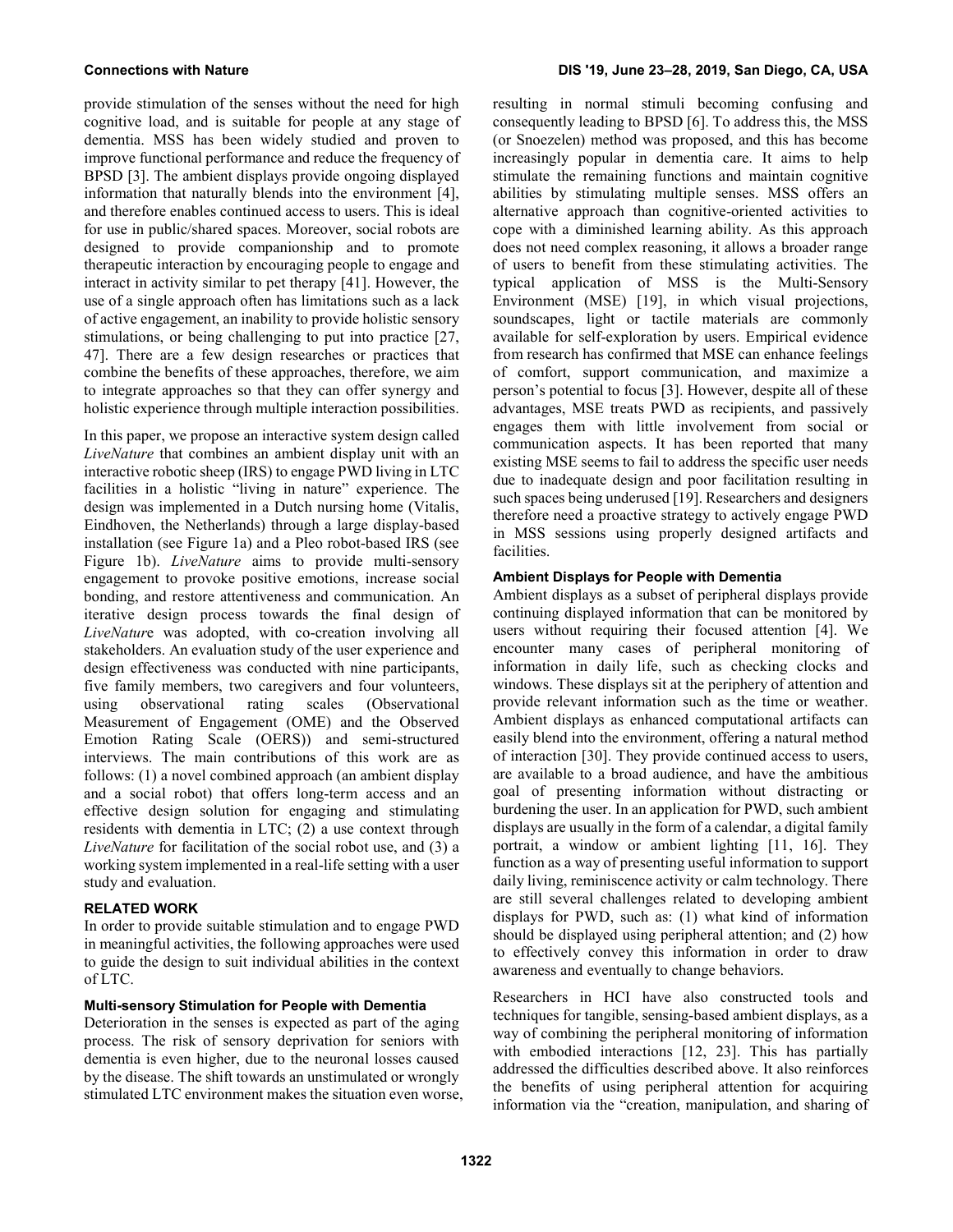meaning through engaged interaction with physical artifacts" [\[32\].](#page-11-5) One example is VENSTER, which is translated into English as "window" [\[29\].](#page-11-6) VENSTER is an interactive art installation using a display in the form of a window, offering the experience of looking out, and is designed for PWD in LTC. The installation can show pre-recorded calming content such as a park, activating content such as a person outside the window, or interactive content such as snowing, which is enabled via a touchscreen. A string for a window blind is attached to the window frame to allow switching between scenes. An evaluation suggests that activating content can be used as a meaningful activity for PWD, and that interactive content can potentially be used as an activating therapy or exercise. The other successful project referred to as AAT (Ambient Activity Technology) unit, is a wall-mounted interactive tool for PWD [\[53\].](#page-12-0) The design is reminiscent of an old-style radio/TV unit and provides personalized reminiscence activities (favorite music or a slideshow of family photos). It recognizes users through an identity badge. The system also allows simple interaction by turning the wheel and knobs. Both VENSTER and AAT provide users with free access to the installation and help facilitate communication. They succeed in supporting PWD over a wider range of stages, and create the possibility of social interaction. These tangible, sensing-based ambient displays could be reinforced with tactile interaction for a holistic sensory experience, since PWD with visual or auditory impairments can also engage in such activities through tactile stimulations. Connections with Material connections with physical activity. DBI<sup>4</sup> **DES** 2018, 2018 (No. 2018) and the connection of the content of the connection of the connection of the connection of the connection of the connection

#### **Social Robots for People with Dementia**

Social activities for PWD are often challenging, and residents with dementia living in LTC are commonly reported as being socially isolated. Social robots differ from rehabilitation robots (which enable rehabilitation training) and service robots (which support care or assist in daily living) in that they function to optimize emotional and social wellbeing [\[33\].](#page-11-7) For PWD, initial evidence has confirmed the therapeutic effects of social robots and has demonstrated that they can enrich social interactions, improve affect, and provide companionship and motivation [\[7,](#page-10-10) [18,](#page-10-11) [31\]](#page-11-8). The pressing need for innovative technology that can enhance quality of care, decrease caregiver burden and reduce care cost has motivated related research. Most of the studies in this area focus on PARO, a commercially available baby seal robot, which has been widely researched around the world to demonstrate its role as a social mediator for facilitating social interaction [\[21,](#page-10-12) [42,](#page-11-9) [50\].](#page-12-1) The therapeutic sessions were successful for all stages of dementia, since the interaction process is familiar (stroking an animal), they can use preexisting knowledge of how the animal reacts as a reference for shaping the interaction when encountering a robot. Other cases of social robots used in dementia-related research include AIBO, a robotic dog [\[24\],](#page-10-13) NeCoRo, a robotic cat [\[28\],](#page-11-10) and Pleo, a robotic dinosaur [\[40\].](#page-11-11) Each of these robots is designed to evoke emotions, to interact in sophisticated multi-sensory ways and to increase activity levels both from

a physical and a social perspective. Recent studies of these robots as interventions emphasize not only an understanding of revoked emotions and behaviors, but also their impact on prognosis and their influence on social contexts [36, 41, 43]. However, in order to maximize its positive effects, the context of use and proper facilitation of these social robots need to be guided. Reports show that it is both challenging and labor intensive for caregivers to provide a use context for these social robots [33]. Researchers now see how to exploit to utilize the social robots in dementia care more fully.

### **OBJECTIVES**

The preceding discussion shows that these approaches have great potential in resolving the problem of the understimulated and unengaged situation of PWD living in LTC. As an explorative study, this paper therefore introduces an interactive system design called *LiveNature* that combines an ambient display unit and a social robot. In this system, the ambient display focuses on conveying information from an ambient level using peripheral attention, while the social robot emphasizes the promotion of social connection through emotional interaction via focused attention. We believe that through this combination, *LiveNature* can (1) offer users long-term access to the installation design; (2) help foster and maintain interest through active interactive multisensory engagement; and (3) create a use context for the social robot, which can be challenging in terms of facilitating an initial interactive session with a social robot for PWD, as caregivers typically need to create a use scenario and to explain the reason why they are bringing this "animal" to the residents [15]. In addition, (4) through this combination, we believe that users are more likely to experience positive emotional reactions and to achieve the expected therapeutic effects than with a singular sensory stimulated experience or an interaction session with a social robot.

The overall purpose of the combined approach is not only to make the design solution more accessible to and effective for residents with dementia living in LTC, but also from a usercentered perspective, since many psychosocial interventions or designs in the field of dementia care are behavior-oriented, meaning that they are developed from a perspective of helping to manage BPSD [20]. These approaches can assist with challenging behaviors and reduce the care burden within the context of LTC. However, the symptoms and behaviors of individuals with dementia are not solely a manifestation of the underlying disease process, but also reflect the social and environmental context, as well as their perceptions and reactions [37]. We believe that in order to improve their quality of life, it is essential to engage PWD in meaningful activities by altering their living environment, promoting social bonding, and eliciting positive emotional reactions, and then potentially to change their behaviors, rather than the other way around.

#### **DESIGN**

The following describes three key design considerations and the iterative design process that ultimately led to the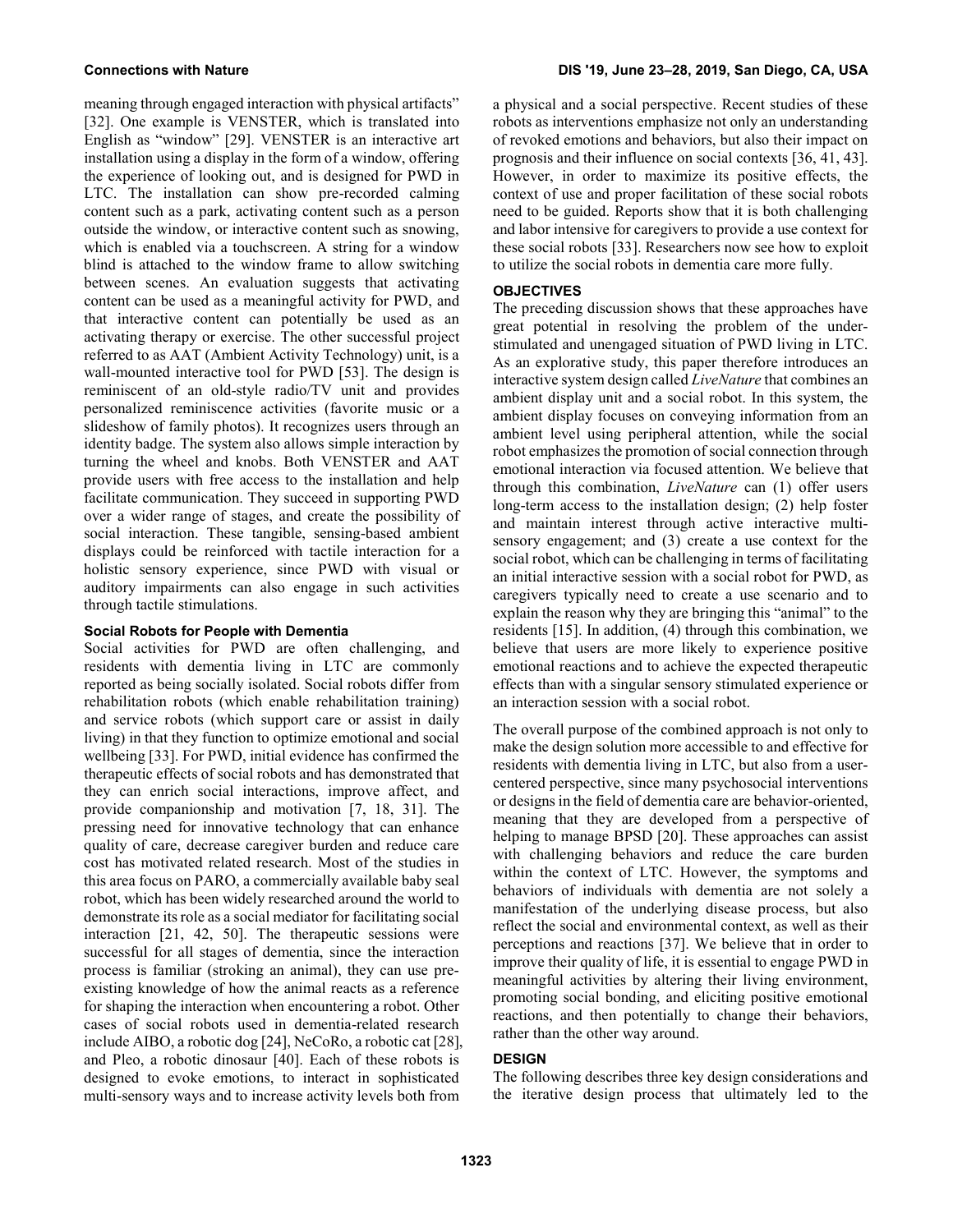# **Design Considerations**

Within the context of LTC, the design should take into consideration the following aspects: (1) the whole story of system design should fit the institutionalized context; (2) the design affordance should encourage intuitive interaction without complex reasoning, in order to fit the diminished abilities of users; and (3) as LTC facilities speak to all stakeholders including residents, caregivers and families visitors. Design should allow the use of a broader conditions and able to involve all stakeholders. It is our challenge to maximize the positive impact under the context of existing deficits from both individual and facility levels.

*Sensory Enjoyment through a Relaxing Experience of Nature* Nature is well acknowledged for its therapeutic effects on human health [\[17,](#page-10-16) [2\].](#page-10-17) A recent study on technology-based nature-assisted therapy for PWD proved that digital content of nature also holds effectiveness in reducing undesirable behaviors and improving engagement [\[13,](#page-10-18) [8\].](#page-10-19) The viewing of natural settings is suitable for any variation of the stages and conditions of PWD, without the risk of increased agitation due to excessive or inappropriate stimulation. It is also an excellent fit for LTC usage, as it connects residents living indoors with an outside environment. An animal figure (digital or physical) as a sub-element of nature appears to be a reasonable choice, and means that the use of social robots naturally blends into the use scenarios. Informed by existing psychosocial interventions in dementia care, we adopted nature-assisted and animal-assisted therapy with the aim of providing sensory enjoyment for PWD through a relaxing nature/animal experience [\[39\].](#page-11-15)

The complete interactive system design is two-fold: the ambient display unit and a social robot. The former describes a system unit containing an 87-inch ultra-high definition display, a computer control system including sensors and actuators, and the tangible extension of the display that enables simple interactions. It blends naturally into the LTC environment and simulates a window outlook experience accompanied by nature soundscapes [\[54\].](#page-12-2) Its aim is to emulate the soothing effects of nature-assisted therapy and the feeling of being in an outdoor environment. The social robot simultaneously works as a distributed agent of the ambient display unit with physical spatial proximity of users by nature. This aims to evoke human emotions, provide tactile sensory input and reduce the risks of anxiety, depression and social isolation. The system strives to create an immersive multi-sensory environment that is reinforced with rich interaction possibilities for engaging PWD in meaningful activities.

*Encourage Intuitive Interaction through Reminiscent Objects* The living situation and context for PWD in LTC facilities are often complex. The residents generally have a range of different etiologies and are at different stages of the disease. In addition, they are undergoing a progressive decline in

multiple fundamental aspects, including not only cognitive and mobility factors but also psychological difficulties such as passivity or apathy. This presents inevitable challenges to achieving engagement, as PWD in their later stages often have a lack of inner motivation, short attention spans and a reduced sense of self. Reminiscence therapy aims to assist in creating interpersonal connections using remote memories and familiar objects [26], thus enabling intuitive interaction using pre-existing knowledge.

Unlike most designs that employ reminiscence therapy in HCI, in which forms of display media such as touchscreens are used, we use tangible/tactile interactions as an extension of the digital content and avoid the use of abstract shapes or forms [26, 53]. Our work places emphasis on encouraging PWD to initiate proactive use and can therefore help them regain a sense of autonomy, instead of letting caregivers or others take the lead. Since this work was undertaken in collaboration with a Dutch care home, we addressed three aspects of design that are familiar to a generation of elderly Dutch people in order to trigger reminiscence. Since almost all residents had either grown up on a farm or had significant experience of farming, we used a farm setting for the nature scenes. We used video footage of typical farm scenery, with farm animals as the main content of the display. We also mounted an actual old-fashioned water pump right beside the display, on top of a wooden frame that served as a trough. This created an augmented simulation involving providing the animals with water. We also brought in an IRS with a size and weight similar to a lamb, in order to engage users to hold, hug and pet it. The IRS was equipped with sound and haptic feedback.

### *Peripheral/Proximal Interaction to Cover the Spectrum of Users*

Peripheral interaction describes a scene in which users can interact with the designed interactive system at the periphery of their attention. This interaction may also shift to the center of their attention when relevant [4]. Inspired by this idea, we aimed to create a user scenario in which peripheral attention was applied to allow PWD to enjoy a multi-sensory experience from the ambient nature soundscape and natural scene on a screen, whilst their center attention was on interacting with the therapeutic robotic sheep. When a response is triggered from petting the robotic sheep (in which the sheep shown on the display become active and start to walk around and bleat), attracting the user's attention to the surroundings, the user can shift their focus back to the display. The interaction between the robotic sheep and the user is mediated by touch, which by nature requires the user to be close to the social agent. This physical spatial proximity and touch will naturally influence the social bonding and behaviors of PWD [35]. Through a combination of peripheral interaction and proximal interaction, the system can help maintain users' attentiveness, as users can continuously shift their attention between different agents to remain in flow. According to Wada et al. [51, 53], an interaction can enlarge the number of functions, as the Connections with Matter Connections with the solid of the solid of the solid of the solid of the solid of the solid of the solid of the solid of the solid of the solid of the solid of the solid of the solid of the solid of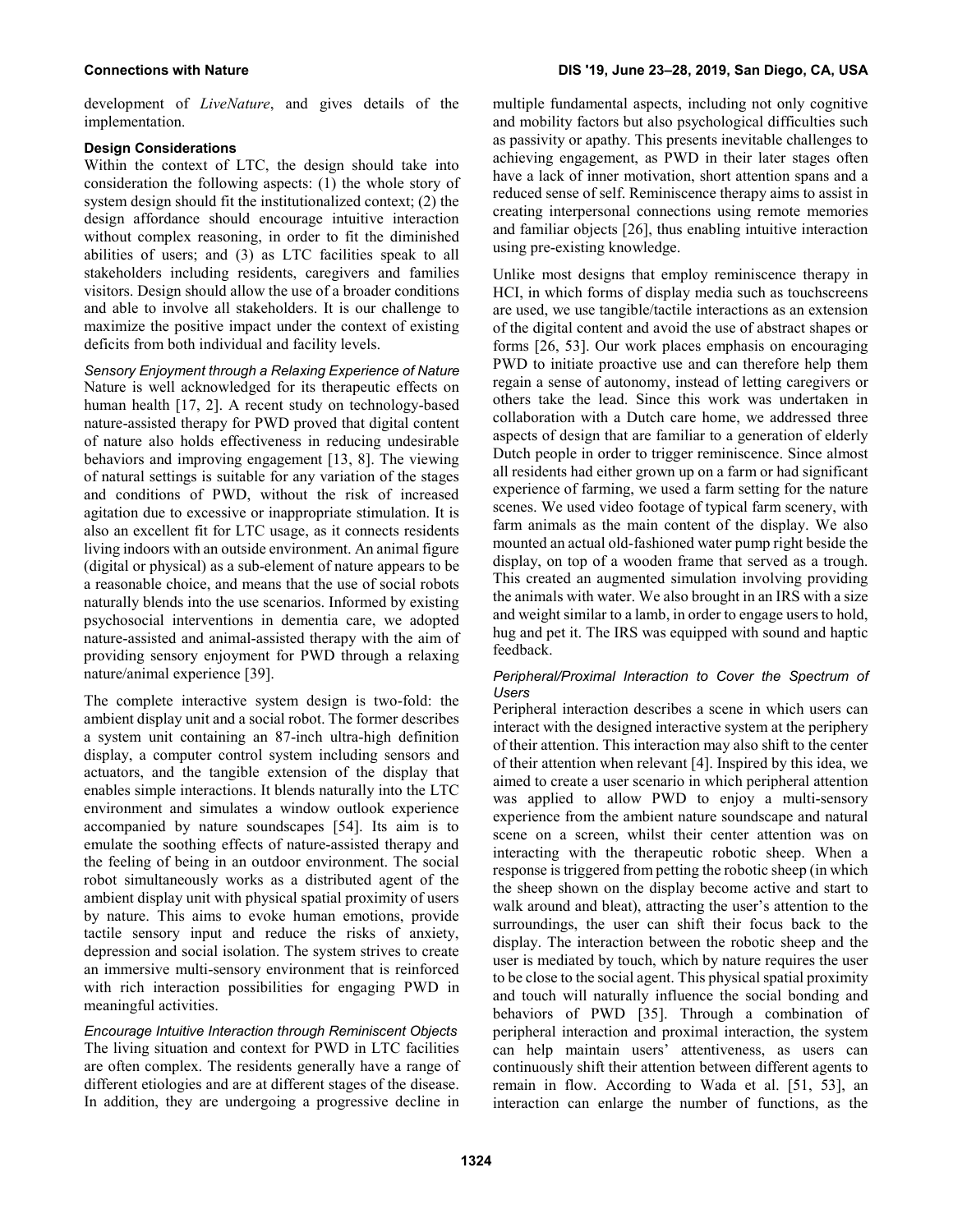"interpretive flexibility" can enable its application and success in diverse contexts. The adoption of both peripheral and proximal interaction allows the system to offer more interaction possibilities through self-exploration and interpretation [\[42\].](#page-11-9) Therefore, covers a great spectrum of stages users, as the system allows multiple ways of engagement when interacting or even no interaction with the system.

### **Iterative Design Process towards** *LiveNature*

The iterative design process involves co-creation by all key stakeholders to allow essential knowledge and insights to be gathered in order to design for PWD. This design research is an extension of the former work of authors called *Closer to Nature* [\[14\],](#page-10-20) which was implemented as a permanent fixture in Vitalis (see Figure 2a). *Closer to Nature* started with the aim of connecting residents to the outdoors through an indoor interactive experience, due to their limited contact with real nature. The system consists of a display that resembles a life-like window overlooking a farm's animal shed. In front of the display, there is a wooden frame with a self-built circulatory system utilizing an electric water pump, a water filter, and pipe connection; an old-fashioned water pump is mounted on top of a wooden frame which has an infrared sensor inside, and can pump water into the physical half of the animals' water trough. The *Closer to Nature* installation was successful in creating a positive experience and facilitating communication for many of the residents. Some key design recommendations and reflections from the preliminary user study were used to guide further designs, since (1) a proactive strategy is needed for better initiation of engagement; (2) more holistic sensory stimuli (enhancement of tactile interaction) could be beneficial in increasing the positive effects; and (3) since some residents with mobility constraints use wheelchairs, interactions that require a lower threshold of motor effort are required to meet their needs. The following design iterations were made on the basis of the design of the *Closer to Nature* installation. This iterative design process towards the final interactive system design *LiveNature* is described in this paper and explains the unitization of the social robots. Connections with the same of the same of the same of the same of the same of the same of the same of the same of the same of the same of the same of the same of the same of the same of the same of the same of the same of

#### *First Design Iteration*

The first design iteration addresses the issue of how to initiate user engagement. We learned from the preliminary user study of *Closer to Nature* that although residents very much enjoyed the surprising experiences when the animals appeared, they tended to forget what triggered this appearance and sometimes even the existence of the installation itself. We therefore placed some figures of farm animals, such as decorations and plush toys, within their living environment to remind residents of the installation (see Figure 2b and 2c). We also added a video to the installation which appeared every 25 mins when no interaction was detected, with footage of a sheep that tries and fails to drink water and then leaves, to motivate interaction. The feedback from caregivers suggests that the influence of these animal figures was too subtle and was

seldom noticed by PWD. However, the added footage of the activating scene worked well, as expected, as it captured residents' attention and provoked interaction.



**Figure 2. The iterative design process towards** *LiveNature***: (a) the** *Closer to Nature* **installation; (b) and (c) examples of the distributed decorations of farm animals in the first design iteration; (d) the second design iteration, in which an interactive goat covered with conductive sensor patches was developed.**

#### *Second Design Iteration*

We noticed from the observations of interactions that many PWD tended to reach out towards the animals on the screen as if they could pet them. This generated the second design iteration in which a physical model of a goat was employed to extend the virtual animal therapy into the physical world, thus contributing to the completeness of the created multisensory environment through tactile stimuli (see Figure 2d). A goat prototype covered with a furry textile and woven patches of conductive sensors was developed as a mediator for the connection between the visual farm scene and the physical context of the residents. In addition, videos equipped with nature soundscape replaced the original background noise. The nature soundscape, including birds singing, wind and animal sounds, blended into the indoor acoustic environment and was expected to be pleasant, calming and relaxing for residents [54]. We also set a timer in the processing program and dimmed the brightness of the video at night. Hence, the installation could also operate as a reminder to distinguish between day and night routines for residents. The feedback on this iteration suggested that the interactive goat prototype offered modest promise in terms of its usefulness; however, it did not achieve the expected bonding effects, as it was too statue-like and was perceived by the users to be "dead". The other two changes (the additional sounds and the tactile exterior of the goat) were useful in practice and were successful in creating an immersive sensory experience.

#### *Third Design Iteration*

This paper focuses on the third design iteration. The aforementioned work led to the design of *LiveNature*, which employed the IRS. The system design of *LiveNature* responds to interactions with both the old-fashioned water pump and the IRS. The IRS extends the idea of a physical animal figure and provides tactile interaction with a lower threshold of motor effort (petting and holding), thus addressing the needs of users in wheelchairs. A model of a sheep was chosen over a goat, as it has a denser and fuller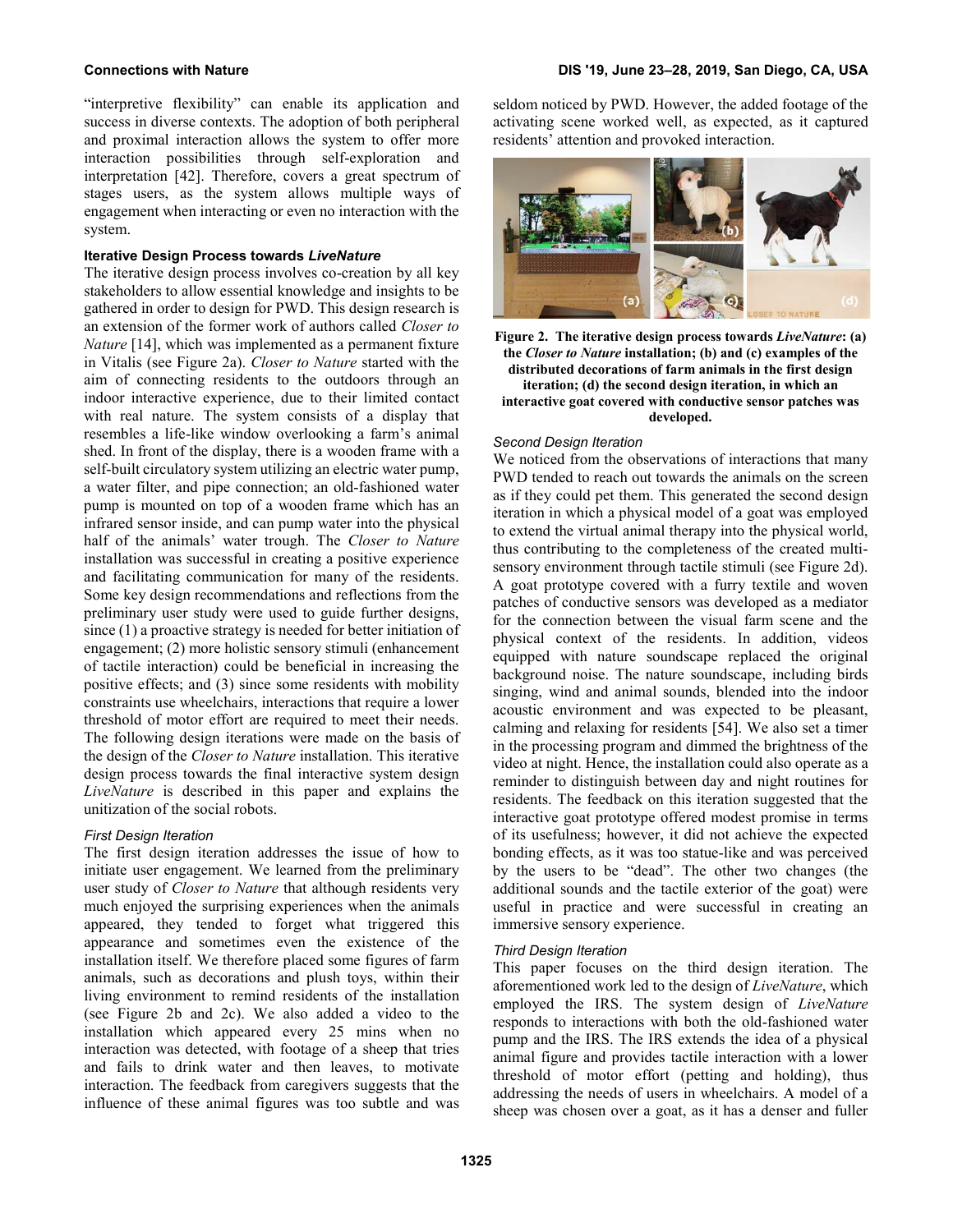textile quality. The zoomorphic design of the IRS (mimicking a lamb) invites users to cuddle and hug it. It responds to interactions by giving audio and haptic feedback when a touch input is sensed. Pleo was used for realization, and we used the default embedded motions which indicate happiness and aim to evoke pleasure responses. The ambient display unit shows interactive videos with footage of a farm shed and flocks of sheep accompanied by a nature soundscape; this links the IRS to the system. The interactive visual content of the natural setting has both static and activating scenes: when no interaction is detected by the IRS, the display shows a static scene of a flock of sheep lying on the ground, standing or eating grass; when user interaction with the IRS is detected, the sheep stand up, move around and gather in front of the display.

### **System Design and Implementations**

The final system design described in this paper aims to provide multiple avenues for engagement experiences through self-exploring enabled interaction possibilities:

- *The immersive multi-sensory experience.* In the best use scenario, the system provides an immersive multi-sensory experience that maintains the user's flow of attention, shifting between watching the display and interacting with the robotic sheep. The acoustic environment, interactive video content and tactile interaction contribute to the completeness of the multi-sensory engagement.
- *Social robot interaction experience.* In the case where the user concentrates only on the interaction with the IRS, reflecting the later stages of dementia in which some tend to live in their own world, the system performs as a common social robot for the enjoyment of an "animal petting" experience.
- *Animal watering experience.* In cases where the user ignores or refuses to interact with the IRS, s/he is still offered the animal watering experience using the oldfashioned water pump.
- *"Outlook on nature" experience.* When no interaction occurs, the system will continue to provide a relaxing "outlook on nature" experience, and encourages "in the moment" enjoyment, whereby users are able to watch an ambient relaxing video of a farm with a flock of sheep or listen to a nature soundscape of birds singing and the wind blowing.
- *Social bonding experience.* The system also performs as a bridge to increase social bonding. It encourages the involvement of other key stakeholders (caregivers, volunteers, family and visitors) into the interaction.

# *Implementation of the Ambient Display Unit*

The controlling hardware is hidden behind the wall of the ambient display unit, which consists of an ultra-high resolution display (BenQ, 87') and a computer (MSI Nightblade MI B089). The computer is connected to a custom-made Arduino enclosure (Arduino Uno with an extension board) that reads an infrared sensor (Sharp, 2D120XF95) and controls a power supply for an electrical water pump (Easy Tpy 513-0214). In the closed water loop, a water filter (Philips InstantTrust Marine) was installed to maintain the quality of the water at a drinkable level to avoid safety concerns. We used Processing as the programming environment to ensure the stable and long-term running of the system, and set up an alarm to monitor the running state using a watchdog via a web server. The computer connects to the Wi-Fi provided by Vitalis for remote control or to update software. Locally, the interaction triggers were logged.

# *Implementation of the Interactive Robotic Sheep*

The IRS is a prototype developed by re-programming the Pleo robot using the Pleorb Development Kit (PrbDK). We disguised the appearance of the Pleo to a lamb, and equipped it with a furry textile and with a soft stuffing material underneath, so it felt soft upon hugging and touching. After this transformation, the dimensions of the IRS were length ±50 cm, height 27 cm (full size with legs out stretched), width 17 cm, and weight approximately 4 kg, similar to a real lamb. We chose the Pleo robot as it already has welldeveloped and categorized emotional behaviors (happy, sad, tired, angry, hungry and miscellaneous) that can provoke human emotions, and is equipped with multiple embedded touch sensors, motors and a microphone for the possibility of programming again. We used five touch sensors: two on the back, two on the rear, one on the head, and one on the chin. When touch input is detected, we invoke different preexisting motions of Pleo via the programming of the IRS. We also changed the media sounds to recordings of three different lambs bleating, of different duration, so that in practice it works naturally, smoothly and realistically. IRS moves its legs, neck, head, and tail when it senses touch input and makes happy sounds to evoke human emotions. IRS connects to the computer of the ambient display unit through Bluetooth. Connections with keine the state state of the light of the 1983 Mann 23–28, 2019, San Diego, OA USA 1326<br>Consider the state of the state of the state of the state of the state properties of the state of the state of the st

# **EVALUATION**

We conducted an explorative user evaluation to research: (1) how PWD respond to the interactive system design of *LiveNature* in general; (2) the effectiveness of *LiveNature* in terms of engagement, affection and restoring attentiveness, connectedness, and communication; and (3) the user experience and reflections from the perspectives of staff and family members.

### **Participants and Settings**

The explorative user evaluation was conducted in a real-life setting in Vitalis. Twenty participants were recruited, including nine residents of Vitalis, five family members (two spouses, two daughters and a son), two caregivers (one male and one female) and four volunteers (all female). The inclusion criteria for residents with dementia were as follows: a documented formal diagnosis of dementia; an age of 65 and above; a Mini-Mental State Examination (MMSE) score lower than 24; and a physical ability to sit, hold and interact with the IRS. The exclusion criteria included residents with acute visual or auditory impairment reported by staff. The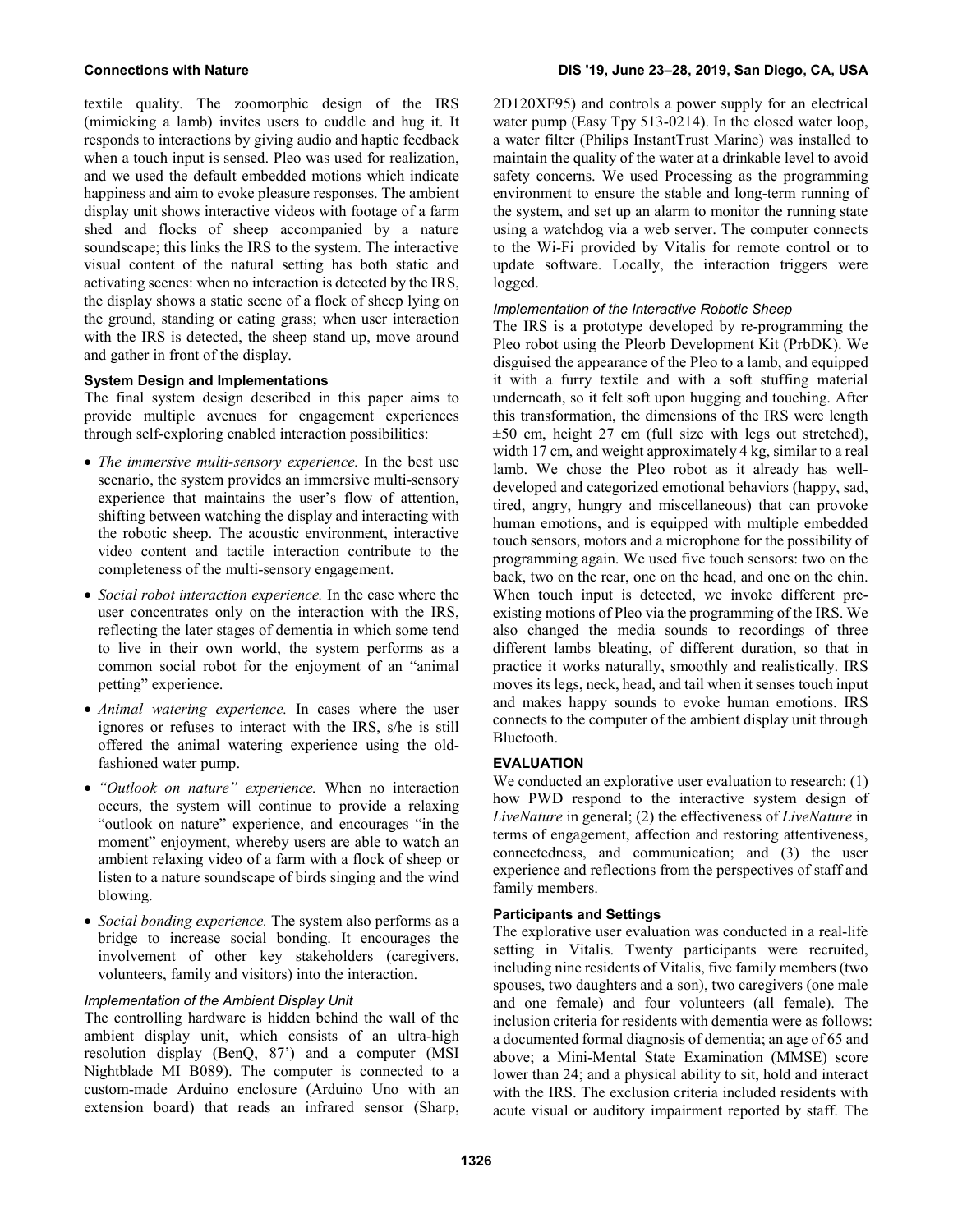nine residents were within the age range 78 to 92, and were at various stages of mild, moderate and severe dementia according to staff reports. The mean MMSE score was 11  $(SD = 8, RANGE = 0-23)$ , matching the staff reports of the stages of dementia. The demographics of the participating residents are shown in Table 1.

| Partici <br>pant | Gen-<br>der | Age | Stage of<br>dementia | <b>Type</b> | <b>Score</b> | <b>MMSE</b> Restraints |
|------------------|-------------|-----|----------------------|-------------|--------------|------------------------|
| P <sub>1</sub>   | M           | 90  | Moderate             | VD          | 12           | None                   |
| P <sub>2</sub>   | F           | 92  | Moderate             | MD          | 12           | None                   |
| P3               | F           | 89  | Mild                 | AD          | 21           | None                   |
| P4               | F           | 81  | Severe               | MD          | 0            | L/E                    |
| P <sub>5</sub>   | F           | 80  | Severe               | AD          | 0            | L/E                    |
| P <sub>6</sub>   | F           | 78  | Severe               | VD          | 7            | L                      |
| P <sub>7</sub>   | F           | 80  | Moderate             | MD          | 18           | None                   |
| P <sub>8</sub>   | F           | 81  | Severe               | MD          | 9            | None                   |
| P <sub>9</sub>   | M           | 86  | Mild                 | AD          | 23           | None                   |
|                  |             |     |                      |             |              |                        |

**Table 1. Demographics of participating residents, where 'Type' is an abbreviation for the type of diagnosis of dementia (AD: Alzheimer's dementia; VD: vascular dementia; MD: mixed dementia); 'Restraints' is an abbreviation for restraints reported by staff (L/E: disorder in language and emotional expression; L: disorder in language expression).** 

The installation was situated in the hallway, a common space within Vitalis that connects to the individual living spaces. This common space has large windows to the outside, receives lots of sunlight, and has a relatively quiet environment, and is therefore ideal for the user study. Two seats were positioned in front of the display to create a comfortable sitting environment.

#### **Study Design**

The evaluation study followed a repeated measurement design with two study settings: an ambient display unit-based interaction (setting 1) and a combination of an ambient display unit and a social robot-based interaction (setting 2). Setting 1 resembles the original setting of the *Closer to Nature* installation, while setting 2 was the installation design of *LiveNature*. Setting 1 was used as a baseline for a comparison study of the effectiveness in terms of engagement and affection. These conditions were repeated twice, in alternate order. Participants were invited to participate once a week for a total of four weeks, and were randomly allocated into two groups with an alternating order of participation to eliminate confounding effects. The study took place during non-planned activity days and times, between 10:00 to 12:30 a.m. and 14:00 to 17:00 p.m., to accommodate morning care and meal times. Individual sessions were designed up to 20 minutes, which was long enough to detect behavioral changes over time but still short enough to avoid interrupting nursing care.

#### **Ethical Considerations**

This study was approved by the Vitalis care facility. Written informed consent was received from the participants, and their legal guardians gave consent when the participants were no longer capable of giving informed consent. Two months prior to this, all residents, their legal guardians, and care staff were informed in a formal meeting about the upcoming study and their rights to refuse or quit at any time.

#### **Measures**

Before the evaluation study, a MMSE was carried out with each participant by the facilitator. The facilitator is a trained researcher who had experience with dementia care. A lower score in MMSE represents a higher level of cognition impairment. After each individual session, the facilitator and an observer were asked to fill out observational rating scales including OME and OERS. Engagement was measured using OME [9]. We utilized a short version containing three main subcategories that reflected the user engagement in terms of duration, attention and attitude. The duration of engagement refers to the time in seconds for which participants engaged with the stimulus. Attention to the stimulus during engagement was scored using a four-point scale ranging from 'not attentive' to 'very attentive'. Attitude to the stimulus during engagement involved a wide perspective including positive and negative facial expressions to verbal content and physical movements towards the stimulus. This subcategory was scored using a seven-point scale ranging from 'very negative' to 'very positive'. The inter-rater reliabilities for these subscales were 0.78 for attention and 0.70 for attitude. User affective states were measured using OERS, an observation-based five-point Likert scale with descriptive indicators for five affective states: pleasure, anger, anxiety/fear, sadness and general alertness [25]. These items can be scored using a fixed time duration or intensity. We used intensity in this study. A higher score indicates a greater display of a particular effect. Data for anger, anxiety/fear and sadness were not used, as few data were captured for these effects. Inter-rater reliability was 0.74 for pleasure and 0.68 for general alertness. Connections with the specific the specific term in the specific term in the specific term in the specific term in the specific term in the specific term in the specific term in the specific term in the specific term in th

# **DATA ANALYSIS AND RESULTS**

Data analysis of the observational rating scales of OME and ORES was completed using IBM SPSS Statistics Version 24, and qualitative data were transcribed, translated and analyzed in NVivo using thematic analysis [5]. The results of both quantitative and qualitative analysis are presented in the following.

### **Assessing Engagement Using OME**

We performed a non-parametric statistical analysis due to the use of categorical ordinal variables in the rating scales. A Wilcoxon signed rank test was performed to check the differences between the two settings. The results of this analysis show significant differences between the two settings in terms of the duration  $(Z=2.77, p=0.006)$  and attention ( $Z=2.49$ ,  $p=0.013$ ) of the engagement (see Table 2). The attitude was not significant, according to the test results. A longer time duration and higher attention score of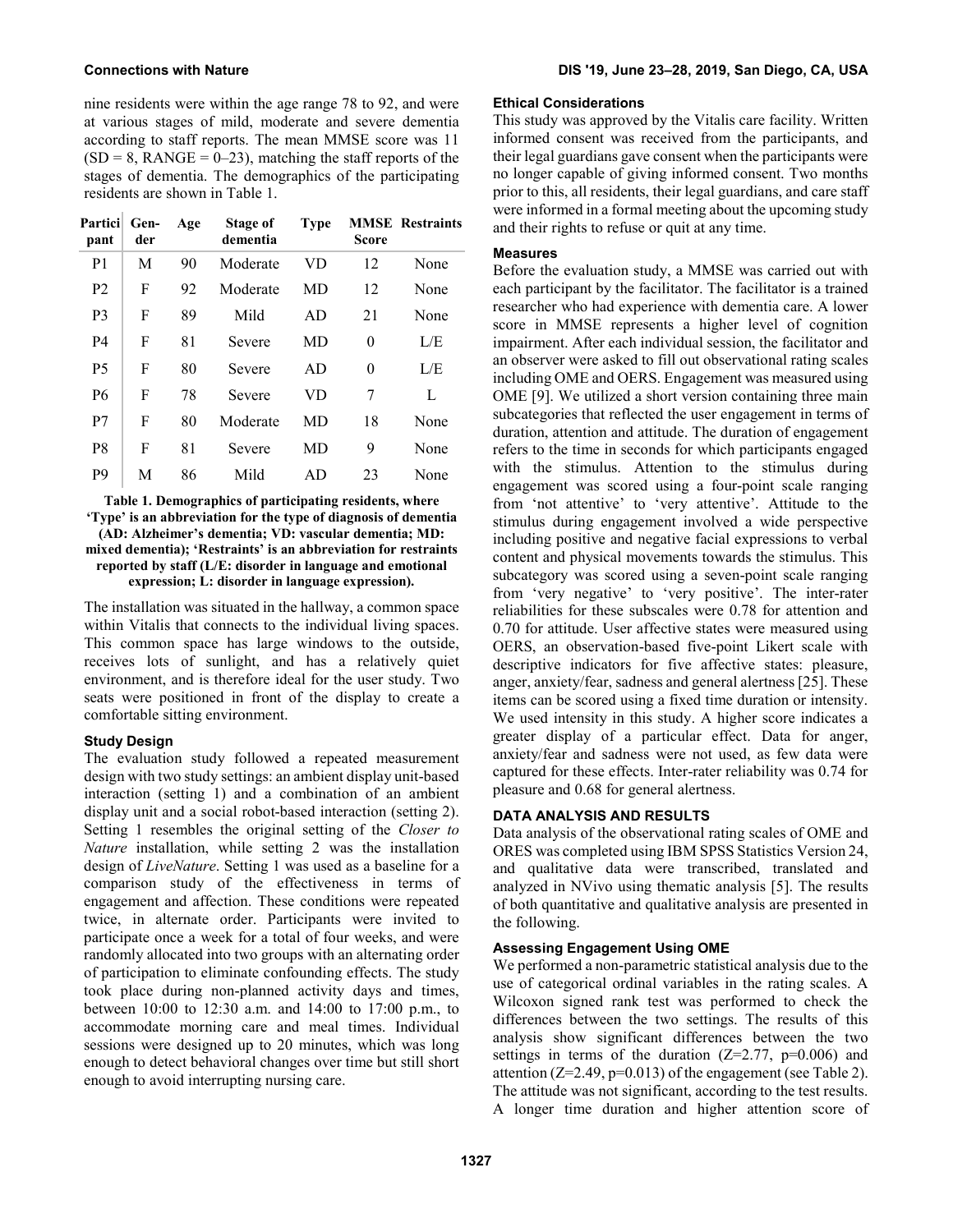engagement was discovered in the *LiveNature* setting, indicating that the use of the IRS can help maintain user interest and restore attentiveness during the interaction.

#### **Assessing Affective States Using OERS**

As the subcategory of attitude towards stimulus in OME has a general scope that includes behavior and verbal and facial expressions, we also adopt OERS to measure positive affective states (pleasure and general alertness). A Wilcoxon signed rank test was again performed to check the differences between the two settings in terms of pleasure and general alertness. The results show that *LiveNature* produced significantly higher general alertness ( $Z=2.97$ ,  $p=0.003$ ) than *Closer to Nature*. *LiveNature* also produced more pleasure (see Figure 3), although this result was not significant. The outcomes of the Wilcoxon signed rank tests for OME and OERS are presented in Table 2.

| Rating<br>items      | CtN<br>M(SD)       | LN<br>M(SD)                 | Z<br>value | $Sig. (2-$<br>tailed) |
|----------------------|--------------------|-----------------------------|------------|-----------------------|
| Engagement<br>(OME)  |                    |                             |            |                       |
| Duration             | 498.00<br>(234.17) | 678.39<br>(244.99)          | $-2.77$    | .006                  |
| Attention            |                    | 4.89 $(1.28)$ 5.67 $(0.84)$ | $-2.49$    | .013                  |
| Attitude             |                    | $5.17(0.78)$ $5.39(1.20)$   | $-1.07$    | .285                  |
| Affect (OERS)        |                    |                             |            |                       |
| Pleasure             |                    | $2.17(0.62)$ $2.50(0.86)$   | $-1.90$    | .058                  |
| General<br>Alertness |                    | $3.72(0.96)$ 4.39 $(0.92)$  | $-2.97$    | .003                  |

**Table 2. Results of Wilcoxon signed rank tests of the OME and OERS rating scales.** 



**Figure 3. Differences in pleasure and general alertness for two settings (CtN: Closer to Nature, LN: LiveNature).**

#### **Findings from Observation and Semi-structured Interviews**

Qualitative data, including audio recordings of interview sessions and notes taken by an observer, were collected through semi-structured interviews and direct observations. Semi-structured interviews were conducted with the participating residents of Vitalis, family members, caregivers and volunteers to evaluate the overall experience of *LiveNature*. The findings below are described using example quotations with the coded representations of participation (for instance, P1= Participant 1).

#### *Feedback from Participating Residents*

Common feedback from the evaluation study of both settings included expressed enjoyment, recollected memories, and facilitated verbal communication. Communicated positive experiences and enjoyment were recorded for the majority of participants (6 out of 9, as 3 participants were limited by language expression disorder) in both study settings. Participants commented on how much they liked the beautiful scenery in the display, how they appreciated the installation and how they enjoyed talking with the facilitator. Phrases such as "this is nice", "this is beautiful", "I like sitting here with you", and "I can do this all day long" often arose during study sessions. The qualitative results also showed that both settings could help recollect memories and perform as tools for facilitating communication. Many participants shared their prior experiences on a farm as well as stories about their occupation, hobbies, residence and pets. The designed settings succeeded in encouraging conversations with an unfamiliar person (the facilitator) about their personal experiences, which rarely happens during regularly scheduled activities or daily social interactions.

The results from the qualitative data also indicate differences between the two study settings in terms of restoring communication. The setting of *LiveNature* generated a broader spectrum of topics than *Closer to Nature*. Participants talked mainly about themselves in *Closer to Nature*, while several participants (P1, P2, P7, P8) extended the topic of conversation to their children or grandchildren in the *LiveNature* setting. P7 said the sheep reminded her of children; she used to be a baby-sitter and would bring them to a farm to feed the animals. P1 spoke about his children as if they were still young, and expressed his feelings towards the IRS in a polite way, saying "…the children would love it, you know. The involvement of the IRS in the *LiveNature* setting provoked different emotional reactions toward the interaction. Most participants (except P1 and P4) displayed pleasure towards the IRS, appraising it as looking cute, adorable and soft, and even naming it. P2 said, "It is nice even just holding it. It feels soft—oh, it is moving towards me." Some were surprised when they realized that IRS was a robot and could respond to their touch behaviors. P3 discussed with the facilitator about how to enable the sensors and expressed pride after finally figuring out where to touch to trigger sound and movements. P8 was confused by the realistic movement and sound effects of the robotic sheep, and thought it was a real sheep. When it was suggested that she return the IRS, she said, "I can't give this to you; it costs money, you know." Some participants (P5, P6, and P7) were also surprised by the feedback through the screen display when interacting with the IRS, as the ambient display unit increased the animal sounds in the soundscape and shifted to the activating content in the display. P5 turned the IRS towards the display when sensing the feedback and said, "Look, you need to look." (P5 suffered from language expression disorder and did not normally speak.) There were Connections with Material Connections with the state of the connection of the state of the connection of the state of the connection of the state of the connection of the state of the connection of the state of the connect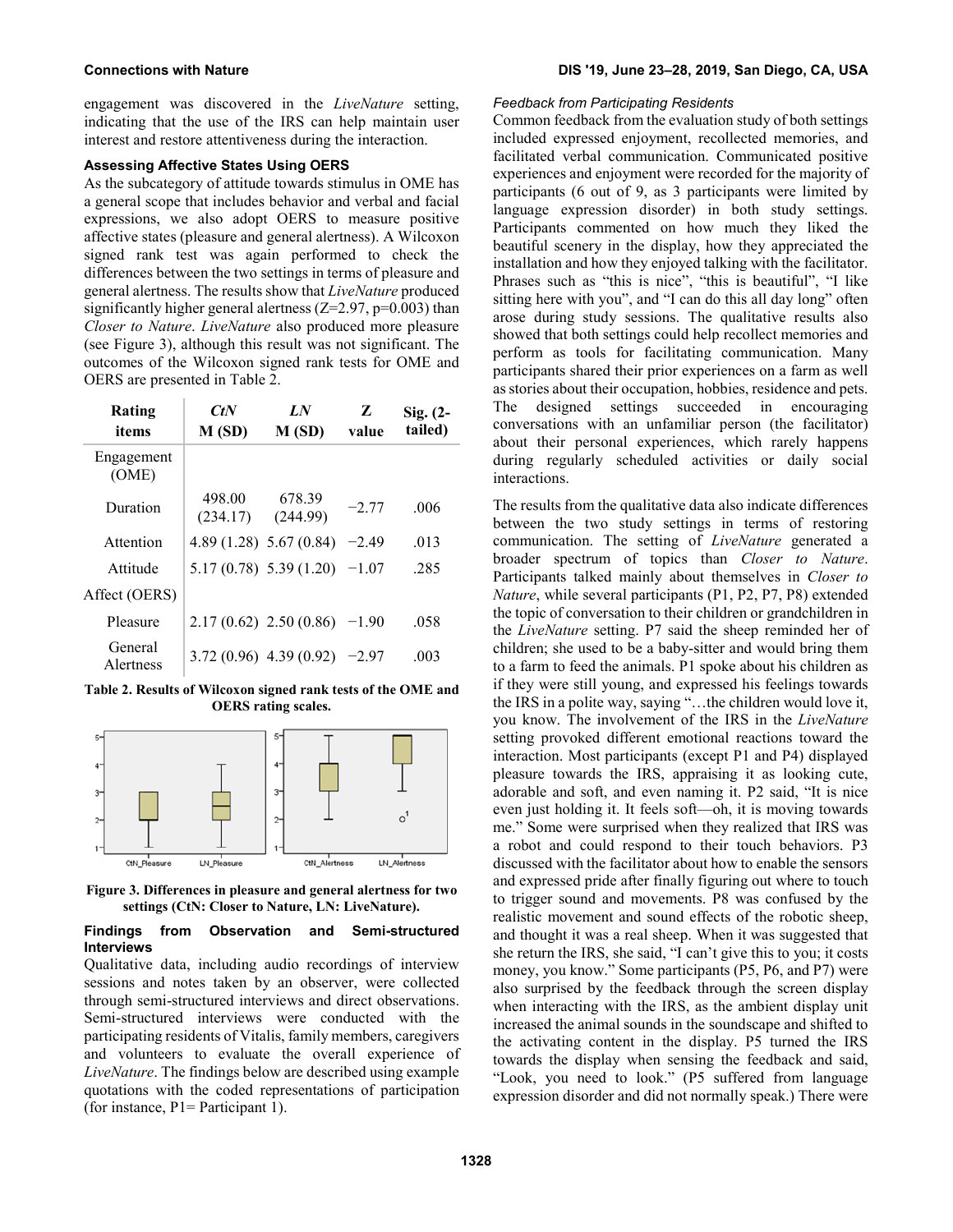other findings from participants; for instance, the IRS was considered to be rather large and heavy. Participants P3, P7, and P9 appreciated the role of the facilitator in the social interaction and the opportunity to join the sessions, as they had someone to talk to who would listen to their stories. It was also discovered from P4 that the bird sounds in the soundscape were distracting, as she started to look for the birds at one point.

### *Perception of Use by Family Members*

It was generally agreed by all family members that the installations were well designed and that the sensory experience was valuable for their family members. Some highlighted the difficult fact that they no longer knew what to talk about when visiting. During the interview, a daughter of P6 said, "It is hard to let her go into a nursing home and to see her condition getting worse every day. The disease developed quite rapidly and severely"; "I used to come here and read newspapers with her—now all I do is push her out for a walk". When she observed P6 in the *LiveNature* setting with the IRS on her lap, she felt that her mother "woke up" when seeing the animals and started responding to her, for which she felt very grateful. P1 was visited by his daughter and two grandsons, and they were therefore invited to participate in the study together. His grandchildren used to arrive, say 'hello' and then leave, but now they come to *LiveNature* and play together. The daughter of P1 said, "It works really well as a starting point for a conversation." The attitudes towards the IRS of the spouses were less positive than those of the children; they were emotional, and did not accept that their husbands were happy playing with a toy-like robot. However, they confirmed the benefits of companionship; as one interviewed spouse said, "He would really enjoy the company of a dog. As you can see, there are not many animals around here, for safety reasons, I guess. It would be nice to have a companion for the elderly here." **Connections was sharing the state of the state of the state of the state of the state of the state of the state of the state of the state of the state of the state of the state of the state of the state of the state of t** 

*Feedback and Suggestions from Caregivers and Volunteers* The feedback from caregivers and volunteers also acknowledged the benefits of the sensory experience, its attractive visual appearance, the tangible interactive components and its potential positive influence in their everyday lives. They commented that both settings made the environment calming and enjoyable for inhabitants. Two caregivers mentioned the challenges involved in constantly fulfilling the patients' attention-seeking needs and dealing with their impaired language expression abilities. They commented that both *Closer to Nature* and *LiveNature* made it easier to make a connection with the residents. The activation scene in the display worked very well, as it generated curiosity and the interactive experience was beneficial in exercising motor skills. The user study of *LiveNature* also addressed feedback on the IRS. One caregiver explained that they used to have a PARO for robot interaction sessions, and compared the use of the IRS with the PARO from the perspective of facilitation. One caregiver stated that the overall experience of *LiveNature* created a natural introduction for the involvement of the IRS.

*LiveNature* provides access to a user scenario that makes facilitation much easier in practive. There were also suggestions for the design of *LiveNature*, for instance greater movement of the IRS and a louder soundscape from the display to compensate for hearing-impaired users.

### **IMPLICATIONS AND FUTURE WORK**

The implications arising from the findings and design research process are discussed here to highlight directions for future work and knowledge sharing with related personnel working in this field.

*Design for holistic sensory enrichment.* Although engaging PWD in activities can be challenging, sensory stimulation that speaks to their remaining abilities becomes extremely important. MSS can be used as a way to compensate for sensory deterioration, to stimulate remaining functions, or to access memories. The overall sensory experience could be beneficial for PWD with certain sensory (hearing and/or visual) impairments, mobility constraints, or expression constraints, and it therefore plays a crucial role in the success of the design to a border spectrum of PWD. The time span for exposure to sensory stimulation is also important. Ambient displays are an effective approach for providing continued sensory experience, and therefore have great potential to contribute to the overall benefits and a longer exposure to sensory enrichment for PWD.

*Design strategies for active engagement.* Design for PWD aims to actively involve and engage this group of people in meaningful activities. Through the iterative design process, we developed four strategies for designing interactive systems towards active engagement: (1) enable intuitive interaction through design affordance; (2) capture user interest by using activating scenes/content; (3) maintain user attentiveness through combined peripheral and proximal interaction; (4) expand possibilities for interaction through the increased interactivity of the system design. The first of these focuses on how to initiate interaction through quality aesthetic design, while the second emphasizes the fostering of engagement through stimulating content. The third aspect addresses system design through a spatial environment, and the last aims to create an adaptive system to meet the needs of a range of users and offer social inclusion.

*Reminiscence objects for a new experience.* Design for dementia often attempts to access remote memories through reminiscence for therapeutic effect. We aim not only to allow user to remember the past and to live in those happy memories, but also to open up broader opportunities for different experiences that are stimulating and new. The adoption of reminiscence objects provides tools to facilitate communication in order to enable new experiences of sharing and social bonding with others. This helps us to understand how to design and offer new types of interactive system for promoting wellbeing in dementia.

*User-centered vs. family perceived.* It is important to reflect on who are we designing for within design research for PWD.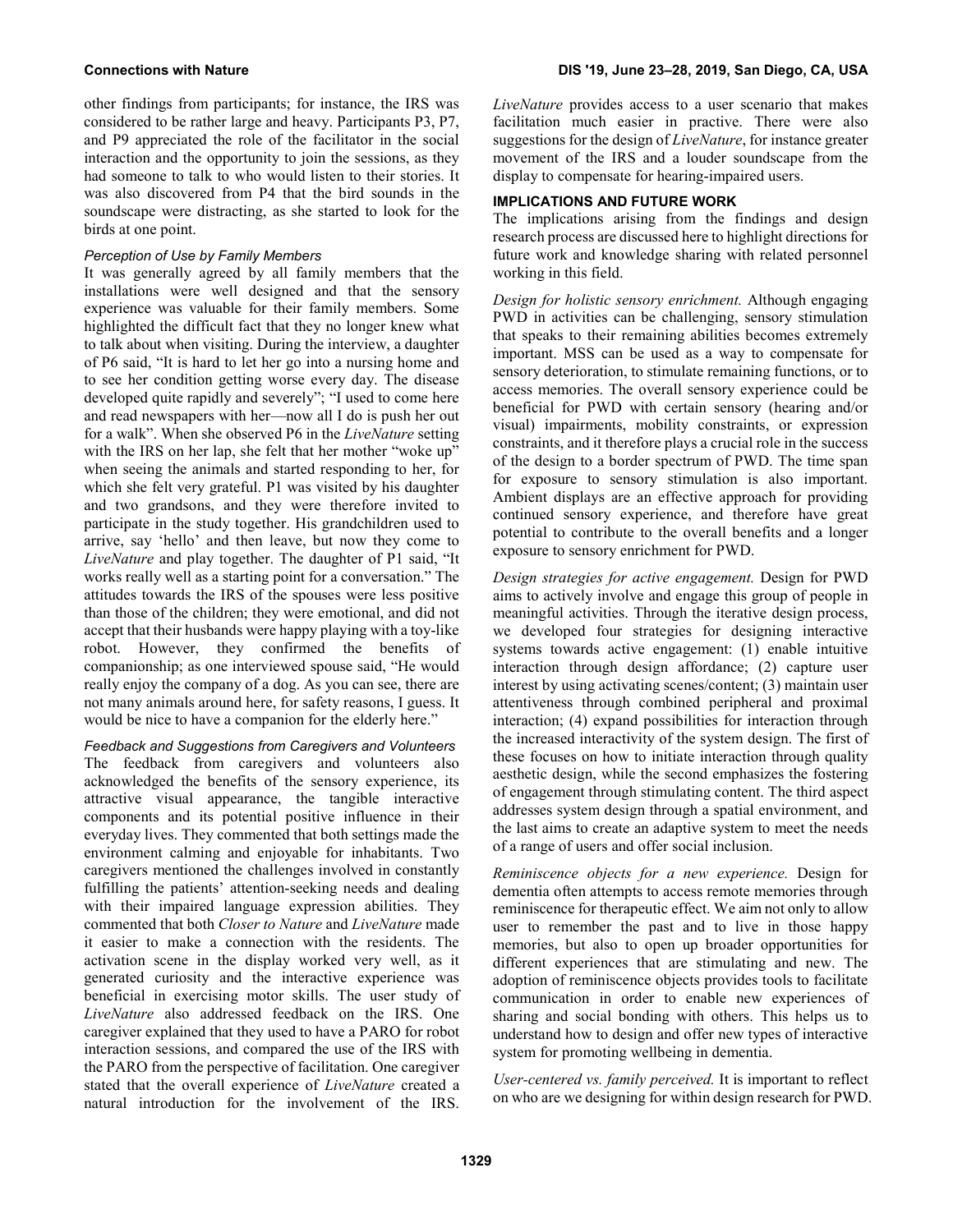This process is user-centered meanwhile all stakeholders are involved. It is unrealistic to fulfill only the needs of users without considering caregivers, or to ignore practical institutional constraints. However, it is essential for the wellbeing of PWD themselves. Moreover, should design also consider the perceived impression when people observe the use? During the evaluation, we found that one resident immensely enjoyed the companionship and interaction with the IRS, while his wife was not excited to see her loved one with a toy-like artifact. This raises our reflection on the question of whether design for dementia should also consider the perceived impression when users are no longer able to think for themselves [\[38\].](#page-11-19)

*Empirical field study and co-creation with stakeholders.* The implementation in a real-life setting holds great value in terms of the co-creation and involvement of stakeholders [\[10\].](#page-10-23) Those who are familiar with PWD can easily make connections and interpret behaviors on a deeper personal level. This provides the possibility of an iterative design process and long-term effectiveness studies. An empirical field study in a real-life setting is also more straightforward in practice than on paper.

Further study of the following aspects would be valuable. Although the findings suggest that the IRS succeeded in provoking user emotions and facilitating social interactions, the design and implementation of the IRS still require further work to improve the weight, size, movement and auditory feedback. In addition, the IRS is designed to give feedback only when it senses touch input, and future work on the provocative behavior of IRS is needed to help initiate user interaction and maintain user attention. Moreover, a longterm effectiveness study is needed to explore the influence on possible cognitive and behavior changes. The experimental setting and design of this evaluation study only addressed the comparison between *LiveNature* and *Closer to Nature*, and the social robot session was not included for practical reasons related to the controlled conditions. And considered compensated through the qualitative interviews with caregivers on PARO using experiences. However, a further exploration could be conducted to confirm the benefits of collaboration on the design approaches (the ambient display unit and the social robot). Given the fact that residents in LTC often have different levels of dementia, the participants could be grouped into different stages to develop detailed design strategies. Finally, since data collected using observational rating scales can only provide a general impression of user engagement, further observational behavior analysis through coding schemes may be beneficial for a more comprehensive understanding of engagement [\[40\].](#page-11-11) Connection is a higher of the state of the state of the state of the state of the state of the state of the state of the state of the state of the state of the state of the state of the state of the state of the state of t

# **SOCIETAL IMPACT AND ETHICAL REFLECTIONS**

The design of *LiveNature* described in this paper is currently available to a small group of residents (around 30) in Vitalis, and is implemented in a real-life setting to offer a positive experience in their daily lives. It aims to engage PWD in an interactive multi-sensory environment to address the problem of the under stimulated and unengaged situation in which they are living. However, it has more significant potential long-term effects in terms of triggering behavioral changes, and possibly even a radical change in the development of the disease. *LiveNature* allows for the stimulation of multiple senses to help maintain cognitive and sensational function. It also emphasizes social interaction and experiences in which technology simply serves as a medium for facilitating human interaction. It has been proven to help PWD living in Vitalis to enact embodied behaviors through multiple possibilities for interaction, to perceive and express emotions in a tailored context, and to establish relationships by encouraging communication. The implemented design is already changing their lives.

There are also ethical implications of this research and user studies, since this vulnerable user group are in most cases unable to make logical decisions, to express agreement or disagreement. (1) This empirical field of research with PWD should consider the protection of the users' autonomy, privacy, and dignity [43, 52]. We therefore set up clear protocols for obtaining signed, informed consent and for data collection, storage and access. (2) The nature of care is still human care [49]. Concerns over the employment of robots in dementia care are often raised, as this tends to replace human relationships with technology [44, 45, 46, 48]. The interactive system design of *LiveNature* and its design iterations do not serve as a replacement for human care but form a bridge connecting PWD with caregivers or families. We seek to ensure that a facilitator (or caregiver) is present when *LiveNature* is used, in order to ensure qualified, reflective and ethical implementation and use of the interactive system design.

# **CONCLUSION**

Starting a new life in a nursing home is a difficult choice for people with dementia and their loved ones. Residents of LTC facilities face challenges arising from environmental and psychosocial factors which make their condition even worse. We aim to make positive changes in their situation through an interactive system design called *LiveNature* implemented in a real-world living environment. The system offers a holistic multi-sensory experience through a nature display and soundscape from an ambient display unit, and tactile interaction provided by an IRS. The results of evaluation confirm that the proposed system design can evoke positive emotions, increase social bonding, and help restore attentiveness and communication; the system can therefore contribute to an enhanced quality of care and an improved quality of life in general.

### **ACKNOWLEDGMENTS**

The authors would like to acknowledge all participants from Vitalis for their contributions and for sharing their thoughts. We also thank the facilitator Famke Boschman for her involvement in the user study and data analysis. This study is partly sponsored by China Scholarship Council.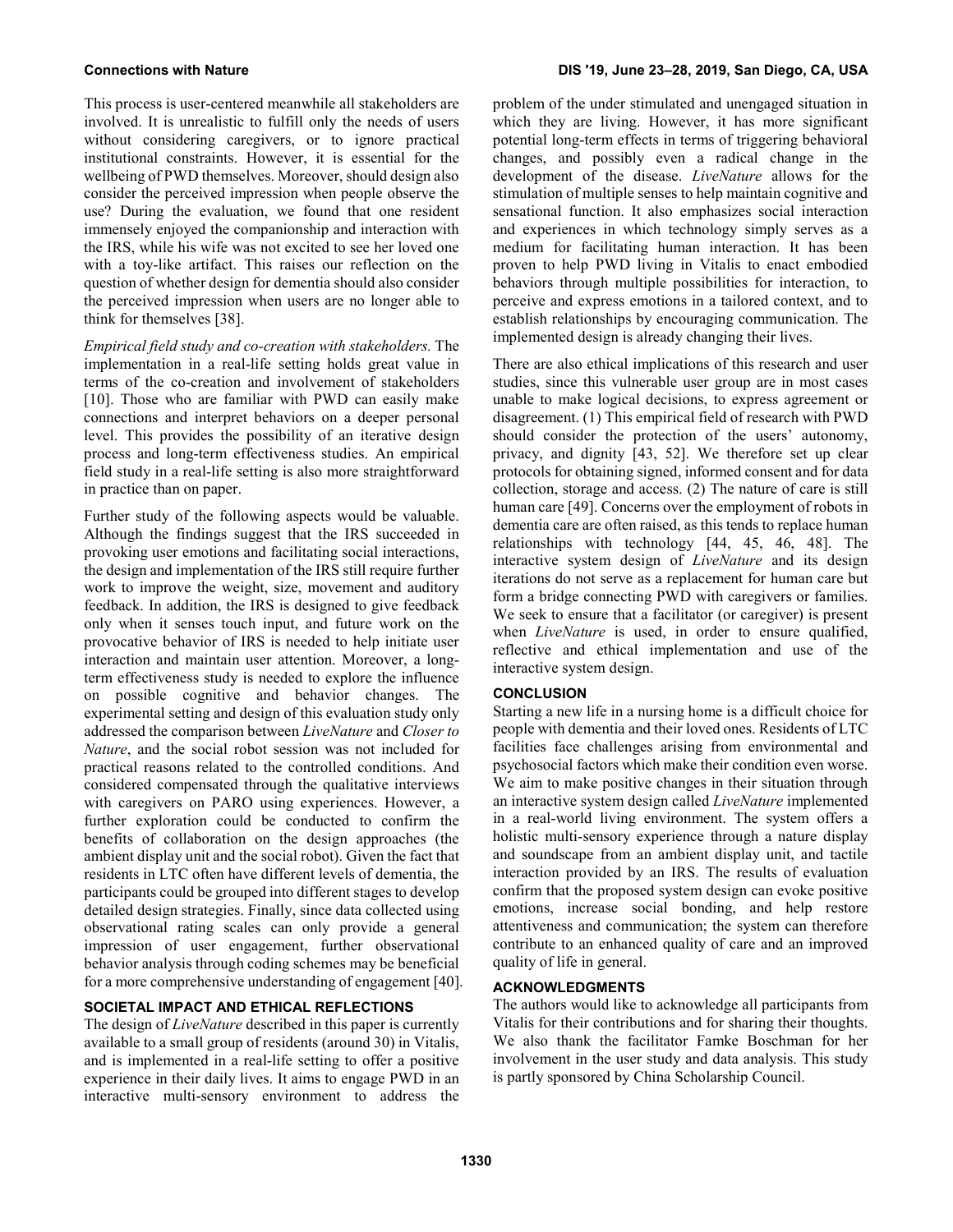### **REFERENCES**

- <span id="page-10-0"></span>[1] Alzheimer's Society of UK. 2018. Retrieved October 6, 2018 fro[m https://www.alzheimers.org.uk/about](https://www.alzheimers.org.uk/about-us/news-and-media/facts-media)[us/news-and-media/facts-media](https://www.alzheimers.org.uk/about-us/news-and-media/facts-media)
- <span id="page-10-17"></span><span id="page-10-3"></span>[2] Matilda Annerstedt and Peter Währborg. 2011. Natureassisted therapy: Systematic review of controlled and observational studies. *Scandinavian Journal of Public Health* 39, 4: 371-388.
- [3] Roger Baker, Jane Holloway, Chantal C.M. Holtkamp, Anita Larsson, Lindy C. Hartman, Rebecca Pearce, Birgitta Scherman, Seija Johansson , Peter W. Thomas, Lesley Ann Wareing, and Matthew Owens. 2003. Effects of multi-sensory stimulation for people with dementia. *Journal of Advanced Nursing* 43, 5: 465- 477. **Connections with Nature DIS '19, June 23–28, 2019, San Diego, CA, USA 1331**
- <span id="page-10-4"></span>[4] Saskia Bakker, Elise van den Hoven, and Berry Eggen. 2014. Evaluating peripheral interaction design. *Human-Computer Interaction* 30, 6: 473-506.
- <span id="page-10-22"></span>[5] Virginia Braun and Victoria Clarke. 2006. Using thematic analysis in psychology. *Qualitative Research in Psychology*, 3, 2: 77-101.
- <span id="page-10-2"></span>[6] Marie-Andrée Cadieux, Linda J. Garcia, and Jonathan Patrick. 2013. Needs of people with dementia in longterm Care: A systematic review. *American Journal of Alzheimer's Disease and Other Dementias* 28, 8: 723- 733. https://doi.org/10.1177/1533317513500840
- <span id="page-10-10"></span>[7] Shu-Chuan Chen, Cindy Jones, and Wendy Moyle. 2018. Social robots for depression in older adults: A systematic review. *Journal of Nursing Scholarship* 50, 6: 612-622.
- <span id="page-10-19"></span>[8] Nai-Ching Chi, Olivia Sparks, Shih-Yin Lin, Amanda Lazar, Hilaire J. Thompson, and George Demiris. 2017. Pilot testing a digital pet avatar for older adults. *Geriatric Nursing* 38, 6: 542-547.
- <span id="page-10-21"></span>[9] Jiska Cohen-Mansfield, Maha Dakheel-Ali, and Marcia S. Marx. 2009. Engagement in persons with dementia: The concept and its measurement. *The American Journal of Geriatric Psychiatry* 17, 4: 299-307.
- <span id="page-10-23"></span>[10]Diego Compagna, and Florian Kohlbacher. 2015. The limits of participatory technology development: The case of service robots in care facilities for older people. *Technological forecasting and social chang*e 93: 19-31.
- <span id="page-10-6"></span>[11] Sunny Consolvo, Peter Roessler, and Brett E. Shelton. 2004. The CareNet display: Lessons learned from an in home evaluation of an ambient display. In *International Conference on Ubiquitous Computing*, 1-17. Springer, Berlin, Heidelberg.
- <span id="page-10-8"></span>[12]Paul Dourish. 2001. *Where the Action is: The Foundations of Embodied Interaction*. MIT Press.
- <span id="page-10-18"></span>[13]Julia Eggert, Cheryl J. Dye, Ellen Vincent, Veronica Parker, Shaundra B. Daily, Hiep Pham, Alison Turner Watson, Hollie Summey, and Tania Roy. 2015. Effects

of viewing a preferred nature image and hearing preferred music on engagement, agitation, and mental status in persons with dementia. *SAGE Open Medicine* 3, 2050312115602579.

- <span id="page-10-20"></span>[14]Yuan Feng, Suihuai Yu, Dirk van de Mortel, Emilia I. Barakova, G.W.Matthias Rauterberg, and Jun Hu. 2018. Closer to nature: Multi-sensory engagement in interactive nature experience for seniors with dementia. In *Proceedings of the Sixth International Symposium of Chinese CHI*, 49-56.
- <span id="page-10-14"></span>[15] Susanne Frennert, and Britt Östlund. 2014. Review: Seven matters of concern of social robots and older people. *International Journal of Social Robotics* 6, 2: 299-310.
- <span id="page-10-7"></span>[16] Joost van Hoof, Mariëlle P.J. Aarts, C.G. Rense, and Antonius M.C. Schoutens. 2009. Ambient bright light in dementia: Effects on behaviour and circadian rhythmicity. *Building and Environment* 44, 1: 146-155.
- <span id="page-10-16"></span>[17]Andrew J. Howell, Raelyne L. Dopko, Holli-Anne Passmore, and Karen Buro. 2011. Nature connectedness: Associations with well-being and mindfulness. *Personality and Individual Differences* 51, 2: 166-171.
- <span id="page-10-11"></span>[18] Julie Huschilt, and Laurie Clune. 2012. The use of socially assistive robots for dementia care. *Journal of Gerontological Nursing* 38, 10: 15-19.
- <span id="page-10-5"></span>[19]Anke Jakob and Lesley Collier. 2017. Sensory enrichment for people living with dementia: Increasing the benefits of multisensory environments in dementia care through design. *Design for Health* 1, 1: 115-133.
- <span id="page-10-15"></span>[20]Ian Andrew James and Louisa Jackman. 2011. *Understanding Behaviour in Dementia That Challenges: A Guide to Assessment and Treatment*. Jessica Kingsley Publishers.
- <span id="page-10-12"></span>[21]Nina Jøranson, Ingeborg Pedersen, Anne Marie Mork Rokstad, Geir Aamodt, Christine Olsen, and Camilla Ihlebæk. 2016. Group activity with Paro in nursing homes: Systematic investigation of behaviors in participants. *International Psychogeriatrics* 28, 8: 1345-1354.
- <span id="page-10-1"></span>[22] Helen C. Kales, Laura N. Gitlin, and Constantine G. Lyketsos. 2015. Assessment and management of behavioral and psychological symptoms of dementia. *BMJ* 350, h369.
- <span id="page-10-9"></span>[23]Kai Kang, Xu Lin, Cun Li, Jun Hu, Bart Hengeveld, Caroline Hummels, and Matthias Rauterberg. 2018. Designing interactive public displays in caring environments: A case study of OutLook. *Journal of Ambient Intelligence and Smart Environments* 10, 6: 427-443.
- <span id="page-10-13"></span>[24]Stephen C. Kramer, Erika Friedmann, and Penny L. Bernstein. 2009. Comparison of the effect of human interaction, animal-assisted therapy, and AIBO-assisted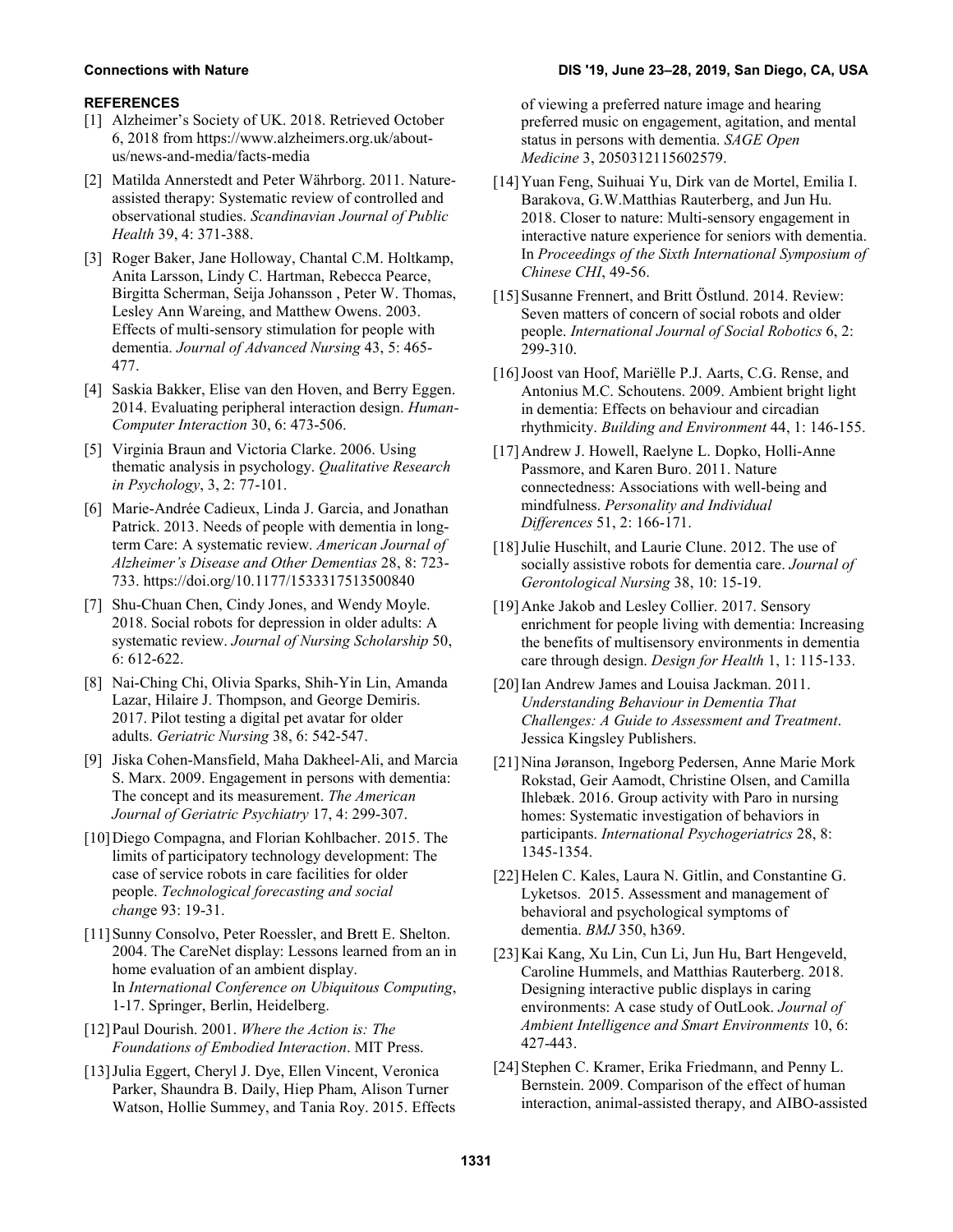therapy on long-term care residents with dementia. *Anthrozoos* 22, 1: 43-57.

- <span id="page-11-18"></span>[25]Powell M. Lawton, Kimberly Van Haitsma, and Jennifer Klapper. 1996. Observed affect in nursing home residents with Alzheimer's disease. *The Journals of Gerontology Series B: Psychological Sciences and Social Sciences* 51, 1: 3-14.
- <span id="page-11-16"></span>[26]Amanda Lazar, Hilaire Thompson, and George Demiris. 2014. A systematic review of the use of technology for reminiscence therapy. *Health Education & Behavior* 41,1\_suppl: 51S-61S.
- <span id="page-11-2"></span>[27]Amanda Lazar, Hilaire J. Thompson, Anne Marie Piper, and George Demiris. 2016. Rethinking the design of robotic pets for older adults. In *Proceedings of the 2016 ACM Conference on Designing Interactive Systems* 1034-1046.
- <span id="page-11-10"></span>[28]Alexander Libin and Jiska Cohen-Mansfield. 2004. Therapeutic robocat for nursing home residents with dementia: preliminary inquiry. *American Journal of Alzheimer's Disease and Other Dementias* 19, 2:111- 116.
- <span id="page-11-6"></span>[29]Tom Luyten, Susy Braun, Gaston Jamin, Susan van Hooren, and Luc de Witte. 2018. How nursing home residents with dementia respond to the interactive art installation 'VENSTER': A pilot study. *Disability and Rehabilitation: Assistive Technology* 13, 1: 87-94.
- <span id="page-11-8"></span><span id="page-11-4"></span>[30]Jennifer Mankoff and Anind K. Dey. 2003. From conception to design. In *Public and Situated Displays* 210-230. Springer, Dordrecht.
- [31]Patrizia Marti, Margherita Bacigalupo, Leonardo Giusti, Claudio Mennecozzi, and Takanori Shibata. 2006. Socially assistive robotics in the treatment of behavioural and psychological symptoms of dementia. In *The First IEEE/RAS-EMBS International Conference on Biomedical Robotics and Biomechatronics* 483-488. **Connections with Material Connections with American Connections with the same state of the same of the same state of the same state of the same state of the same state of the same state of the same state of the same stat**
- <span id="page-11-5"></span>[32]Ali Mazalek and Elise Van Den Hoven. 2009. Framing tangible interaction frameworks. *Artificial Intelligence for Engineering Design, Analysis and Manufacturing* 23, 3: 225–235.
- <span id="page-11-7"></span>[33]Elaine Mordoch, Angela Osterreicher, Lorna Guse, Kerstin Roger, and Genevieve Thompson. 2013. Use of social commitment robots in the care of elderly people with dementia: A literature review. *Maturitas* 74, 1: 14-20.
- <span id="page-11-0"></span>[34]John E. Morley. 2011. Dementia-related agitation. *Journal of the American Medical Directors Association* 12, 9: 611-612.
- <span id="page-11-17"></span>[35]Kellie Morrissey, Gavin Wood, David Green, Nadia Pantidi, and John McCarthy. 2016. 'I'm a rambler, I'm a gambler, I'm a long way from home': The place of props, music, and design in dementia care.

In *Proceedings of the 2016 ACM Conference on Designing Interactive Systems* 1008-1020.

- <span id="page-11-12"></span>[36]Wendy Moyle, Marguerite Bramble, Cindy J. Jones, and Jenny E. Murfield. 2017. "She had a smile on her face as wide as the great Australian bite": A qualitative examination of family perceptions of a therapeutic robot and a plush toy. *The Gerontologist* 59,1: 177- 185.
- <span id="page-11-14"></span>[37]Wendy Moyle, Lorraine Venturto, Susan Griffiths, Peter Grimbeek, Margaret McAllister, Debbie Oxlade, and Jenny Murfield. 2011. Factors influencing quality of life for people with dementia: A qualitative perspective. *Aging & Mental Health* 15, 8: 970-977.
- <span id="page-11-19"></span>[38] Louis Neven. 2010. 'But obviously not for me': robots, laboratories and the defiant identity of elder test users. *Sociology of health & illness* 32, 2: 335-347.
- <span id="page-11-15"></span>[39]Christine Olsen, Ingeborg Pedersen, Astrid Bergland, Marie-Jose Enders-Slegers, and Camilla Ihlebæk. 2016. Engagement in elderly persons with dementia attending animal-assisted group activity. *Dementia* 18, 1: 245-261.
- <span id="page-11-11"></span>[40]Giulia Perugia, Marta Diaz Doladeras, Andreu Català Mallofré, Matthias Rauterberg, and Emilia Barakova. 2017. Modelling engagement in dementia through behaviour. Contribution for socially interactive robotics. In *2017 IEEE International Conference on Rehabilitation Robotics (ICORR)* 1112-1117.
- <span id="page-11-1"></span>[41] Selma Šabanović. 2010. Robots in society, society in robots. *International Journal of Social Robotics* 2, 4: 439-450.
- <span id="page-11-9"></span>[42] Selma Šabanović, Casey C. Bennett, Wan-Ling Chang, and Lesa Huber. 2013. PARO robot affects diverse interaction modalities in group sensory therapy for older adults with dementia. In *2013 IEEE International Conference on Rehabilitation Robotics (ICORR)* 1-6.
- <span id="page-11-13"></span>[43]Amanda Sharkey. 2014. Robots and human dignity: A consideration of the effects of robot care on the dignity of older people. *Ethics and Information Technology* 16, 63-75
- <span id="page-11-20"></span>[44]Amanda Sharkey, and Noel Sharkey. 2012. Granny and the robots: ethical issues in robot care for the elderly. *Ethics and information technology* 14, 1: 27- 40.
- <span id="page-11-21"></span>[45] Robert Sparrow. 2002. The march of the robot dogs. *Ethics and Information Technology* 4, 4: 305-318.
- <span id="page-11-22"></span>[46]Robert Sparrow and Linda Sparrow. 2006. In the hands of machines? The future of aged care. *Minds and Machines* 16, 2: 141-161.
- <span id="page-11-3"></span>[47]Maranda A. Trahan, Julie Kuo, Michelle C. Carlson, and Laura N. Gitlin. 2014. A systematic review of strategies to foster activity engagement in persons with dementia. *Health Education and Behavior* 41,1\_ Suppl: 70S-83S.